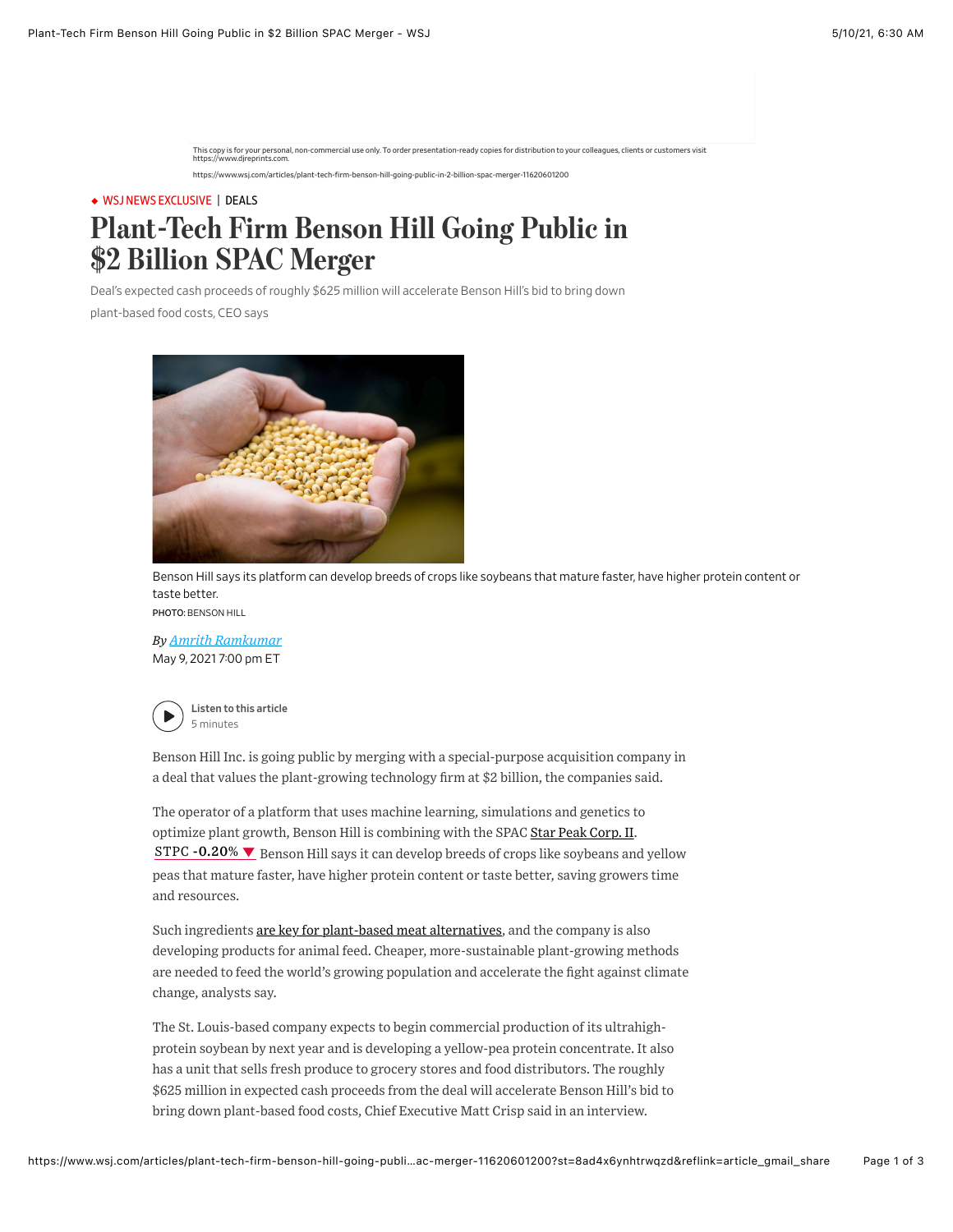"It's positioning us to really gear shift into another level of growth," he said.

Founded in 2012, Benson Hill expects last year's sales of about \$100 million to surge as it provides more products to food companies, restaurants and grocery stores.

|                                                                                    | Existing investors in the company include GV-           |
|------------------------------------------------------------------------------------|---------------------------------------------------------|
| SHARE YOUR THOUGHTS                                                                | the venture-capital arm of <b>Alphabet</b> Inc. - and   |
| What's your reaction to Benson Hill's SPAC<br>merger? Join the conversation below. | agricultural trading giants <b>Bunge</b> Ltd. and Louis |
|                                                                                    | Dreyfus Co. Investors including funds managed           |
|                                                                                    | .                                                       |

by [BlackRock](https://www.wsj.com/market-data/quotes/BLK) Inc., Van Eck Associates Corp., Hedosophia and Lazard Asset Management are

putting money into the deal through a \$225 million private investment in public equity, or PIPE, associated with the merger. Those funds and money held by the SPAC are expected to yield the roughly \$625 million in cash proceeds.

Benson Hill joins the group of early-stage companies tied to sustainability, such as [vertical-farming](https://www.wsj.com/articles/vertical-farms-fill-a-tall-order-11595649662?mod=article_inline) company AeroFarms, that are raising money and going public through SPACs.

"If you're serious about decarbonizing the economy, you have to decarbonize [agriculture]," said Mike Morgan, chairman of the Star Peak Corp. II SPAC and chief executive of asset manager Triangle Peak Partners LP.

Star Peak II is the second blank-check firm backed by Mr. Morgan—a former executive at energy infrastructure firm [Kinder Morgan](https://www.wsj.com/market-data/quotes/KMI) Inc. —and investors at the hedge fund Magnetar Capital. The team's first Star Peak SPAC recently took [clean-energy storage](https://www.wsj.com/articles/investors-turn-to-spacs-for-clean-energy-bets-11607702418?mod=article_inline) firm [Stem](https://www.wsj.com/market-data/quotes/STEM) Inc. public.

Magnetar is among the biggest SPAC investors and had nearly \$2.9 billion in blank-check company holdings at the end of 2020, according to a compilation of regulatory filings by data provider SPAC Research.

SPACs like Star Peak II are shell companies that list on an exchange to acquire a private firm and take it public. They are also called blank-check companies. Merging with a SPAC has become [a common way for startups to raise large sums](https://www.wsj.com/articles/when-spacs-attack-a-new-force-is-invading-wall-street-11611378007?mod=article_inline) and access investors who are excited about themes like sustainability. One reason is that SPAC mergers let startups make rosy projections about their business, which aren't allowed in a normal initial public offering.

SPAC executives argue that they are accelerating growth for technology-driven businesses that could eventually change the world. Skeptics contend that some lowrevenue firms going public via blank-check companies aren't ready to do so and could hit individual investors with losses if their technology fails. Concerns about tighter regulation and lofty valuations have in recent weeks [dragged down shares of SPACs](https://www.wsj.com/articles/spac-hot-streak-put-on-ice-by-regulatory-warnings-11618565403?mod=article_inline) and companies they have taken public.

So far this year, SPACs have raised more than \$100 billion, according to SPAC Research, surging past 2020's record total of more than \$80 billion.

After the deal closes later this year, Benson Hill is expected to trade under the ticker symbol "BHIL."